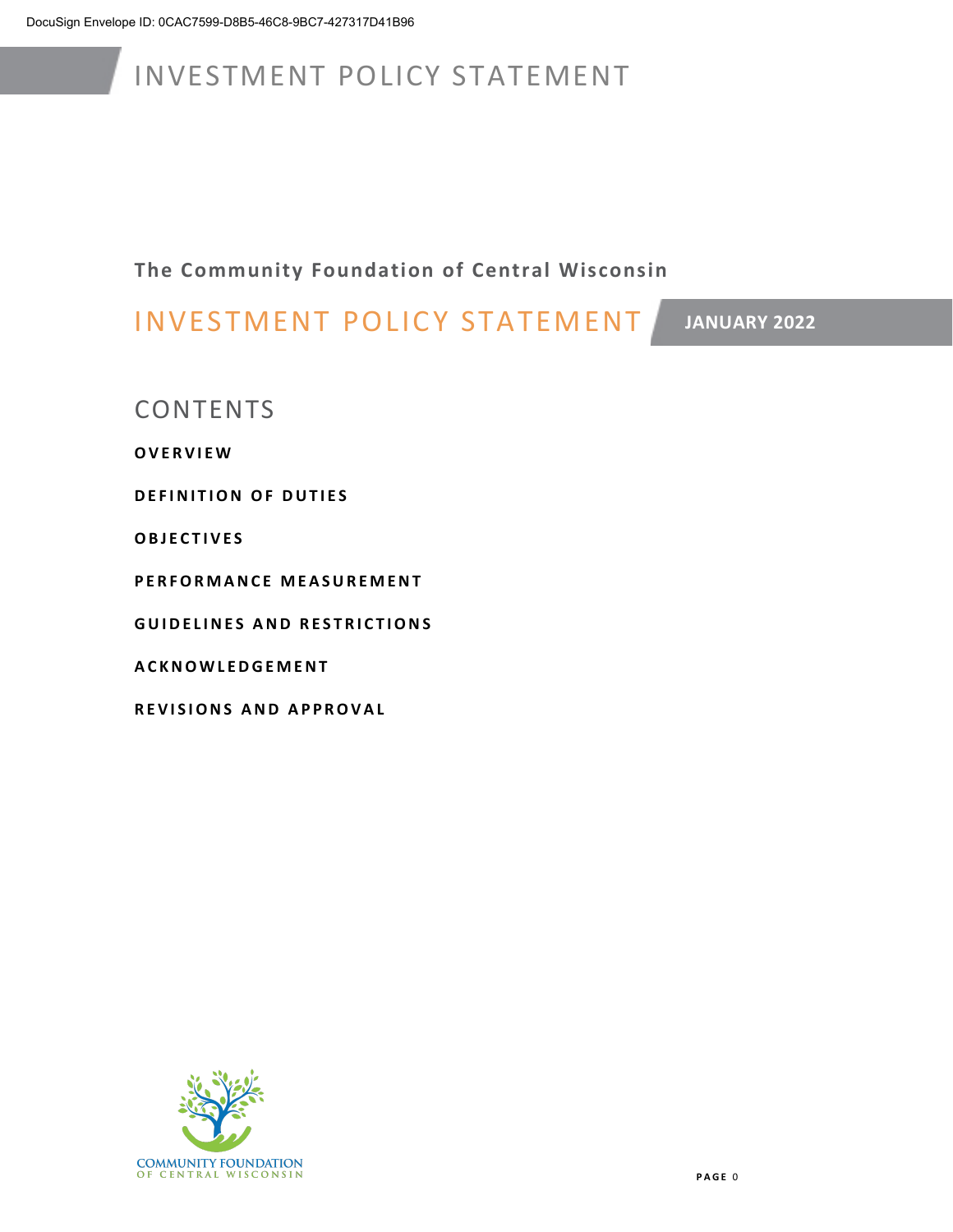### **OVERVIEW**

#### **PURPOSE**

This Investment Policy Statement (IPS) was adopted by the Board of Directors (the Board) of the Community Foundation of Central Wisconsin (the Foundation) to establish a clear understanding of the Foundation's philosophy and investment objectives.

The purpose of the Foundation's Investment Portfolio (the Portfolio) is to accumulate a pool of assets sufficient to build capital for future use with the corresponding obligation to support current and future needs. While shorter-term investment results will be monitored, adherence to a sound long-term investment policy, which balances short-term spending needs with preservation of the real (inflationadjusted) value of assets, is crucial to the long-term success of the Portfolio.

#### **SCOPE**

This Policy applies to all assets that are included in the Portfolio for which the Investment Advisor has discretionary investment authority. Currently, that consists of four separate funds, the Philanthropy Fund, the Keystone Fund, the Environmental, Social, Governance (ESG) Fund, and the Platinum Harvest Fund. Funds are subject to change.

#### **FIDUCIARY DUTY**

In seeking to attain the investment objectives set forth in the policy, the Finance Committee (the Committee) and the Investment Advisor shall exercise prudence and appropriate care in accordance with the Uniform Prudent Management of Institutional Funds Act (UPMIFA). All investment actions and decisions must be based solely in the interest of the Portfolio. Fiduciaries must provide full and fair disclosure to the Committee and of all material facts regarding any potential conflicts of interests.

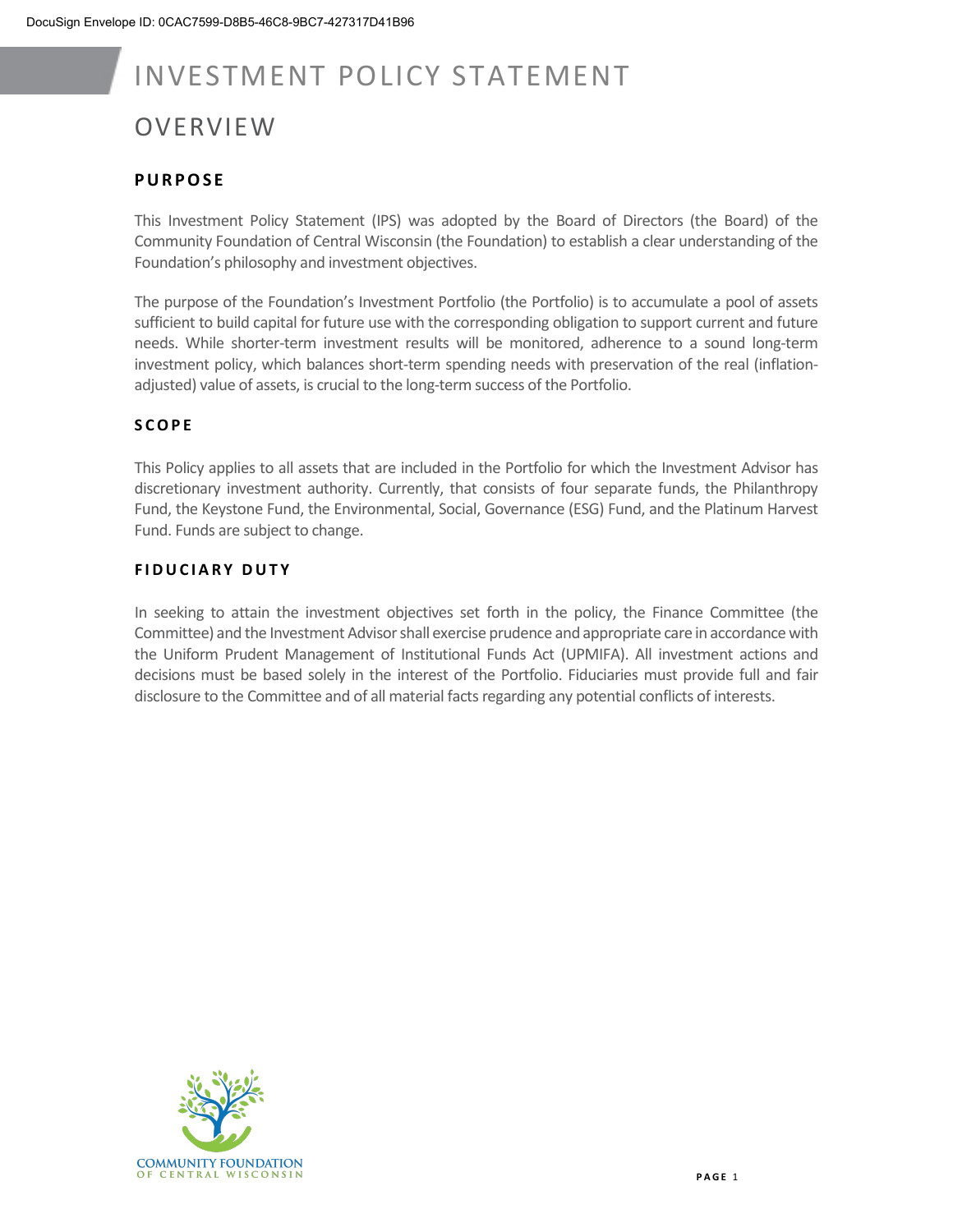### DEFINITION OF DUTIES

#### **BOARD OF DIR ECTORS**

The Board serves as a fiduciary and is responsible for the Portfolio. The Board must ensure that appropriate policies governing the management of the Portfolio are in place and that these policies are being effectively implemented. To implement these responsibilities, the Board sets and approves the IPS and delegates responsibility to the Committee for ongoing monitoring.

#### **FINANC E COMMITTEE**

The Committee is responsible for proposing the IPS for Board approval. This responsibility includes approving investment strategy, oversight of the Investment Advisor, monitoring performance of the investment portfolio, and maintaining sufficient knowledge about the portfolio and Investment Advisor so as to be reasonably assured of their compliance with the IPS. The Committee is responsible for reviewing the IPS on an annual basis.

#### **CHIEF EXECUTIVE OFFICER**

The Chief Executive Officer has ongoing responsibility for administration of the Portfolio and will consult with the Committee and Board on all related matters. The Chief Executive Officer will serve as the primary contact for the Foundation's Investment Advisor.

#### **INVESTMENT ADVISOR**

The Investment Advisor is responsible for managing the Portfolio consistent with this IPS:

- 1. Implement and monitor the overall investment strategy, including the asset allocation and the selection and termination of the Fund's holdings;
- 2. Have full investment discretion regarding product and/or security selection;
- 3. Provide the Committee with quarterly performance reports;
- 4. Assist the Committee periodically with a review of the IPS, including an assessment of investment objectives, asset allocation ranges, and liquidity targets;
- 5. Supply the Committee with other reports or information as reasonably requested;
- 6. Notify the Committee in writing of any material changes in the investment outlook, portfolio structure, ownership or senior personnel, or regulatory actions against the Investment Advisor or its personnel; and
- 7. Vote proxies and share tenders in a manner that is in the best interest of the Portfolio.

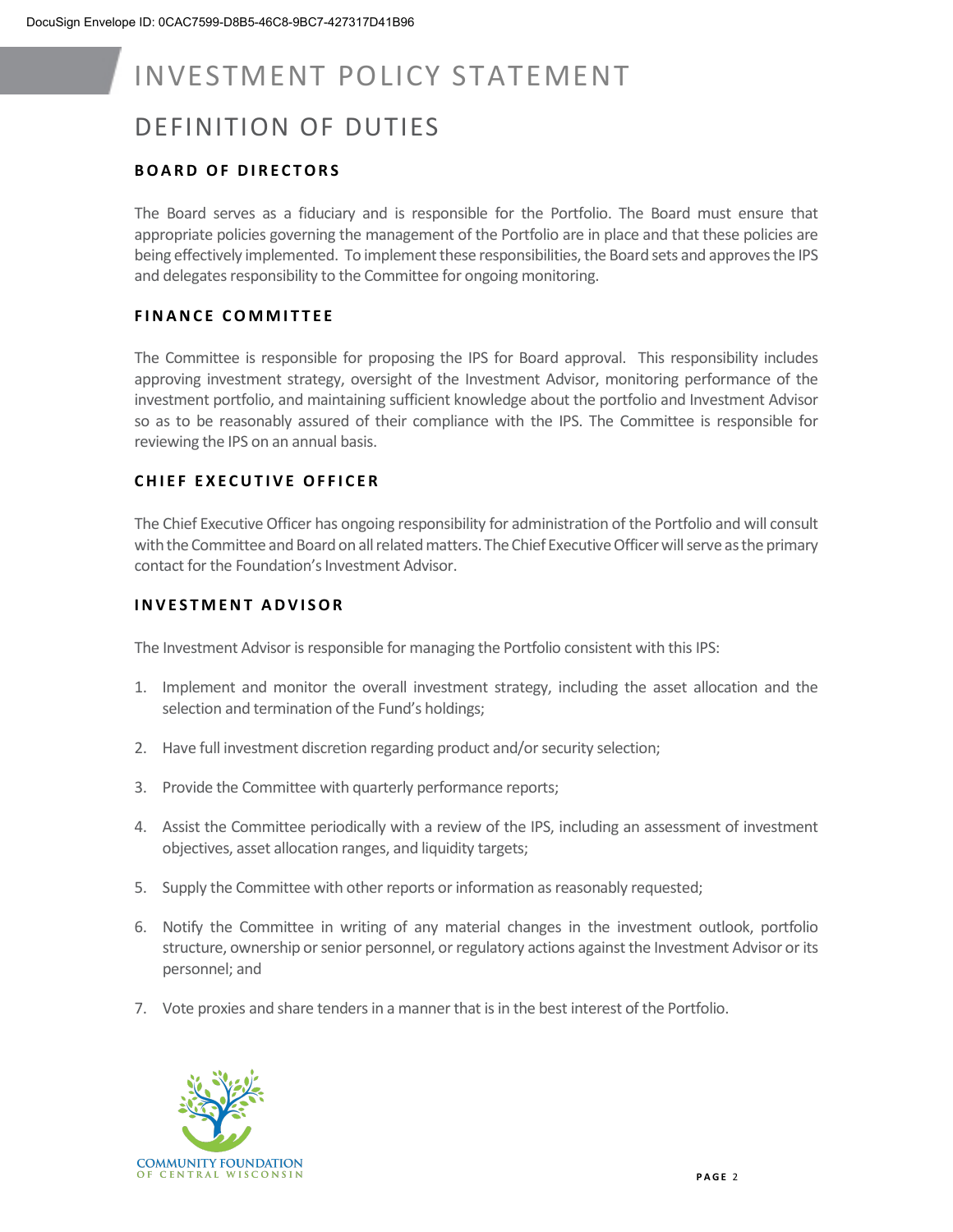### **OBJECTIVES**

The overall investment goal of the Portfolio is to achieve an annualized total return over a full market cycle (net of fees and expenses) greater than the rate of inflation plus any "sustainable" spending, thus protecting the purchasing power of the assets. In quantitative terms, the objective is to earn a total annual return of 4% plus inflation (core CPI).

#### **SPENDING POLICY**

The distribution rate is based upon a total return approach, which utilizes both income and capital appreciation to be withdrawn for spending. The current spending amount for the Foundation's restricted assets is 4% of the previous three-year average of the Portfolio's market value. The formula shall be applied to the three years ending on June  $30<sup>th</sup>$ .

#### **STRATEGY**

The Board and Committee agree that the philosophy upon which investment decisions are based is founded on a set of beliefs that can help achieve the investment objective described above.

These philosophical beliefs are as follows:

- Investment decisions should be made with a long-term perspective;
- The Portfolio should be constructed to achieve diversification by global risk factors;
- Investment decisions consider a variety of factors including valuation, fundamentals and sentiment;
- Skillful active management has the potential to add value; and
- While high levels of risk are to be avoided, the assumption of a moderate level risk is warranted and encouraged in order to allow the opportunity to achieve satisfactory results consistent with the objectives and investment philosophy of the Foundation.

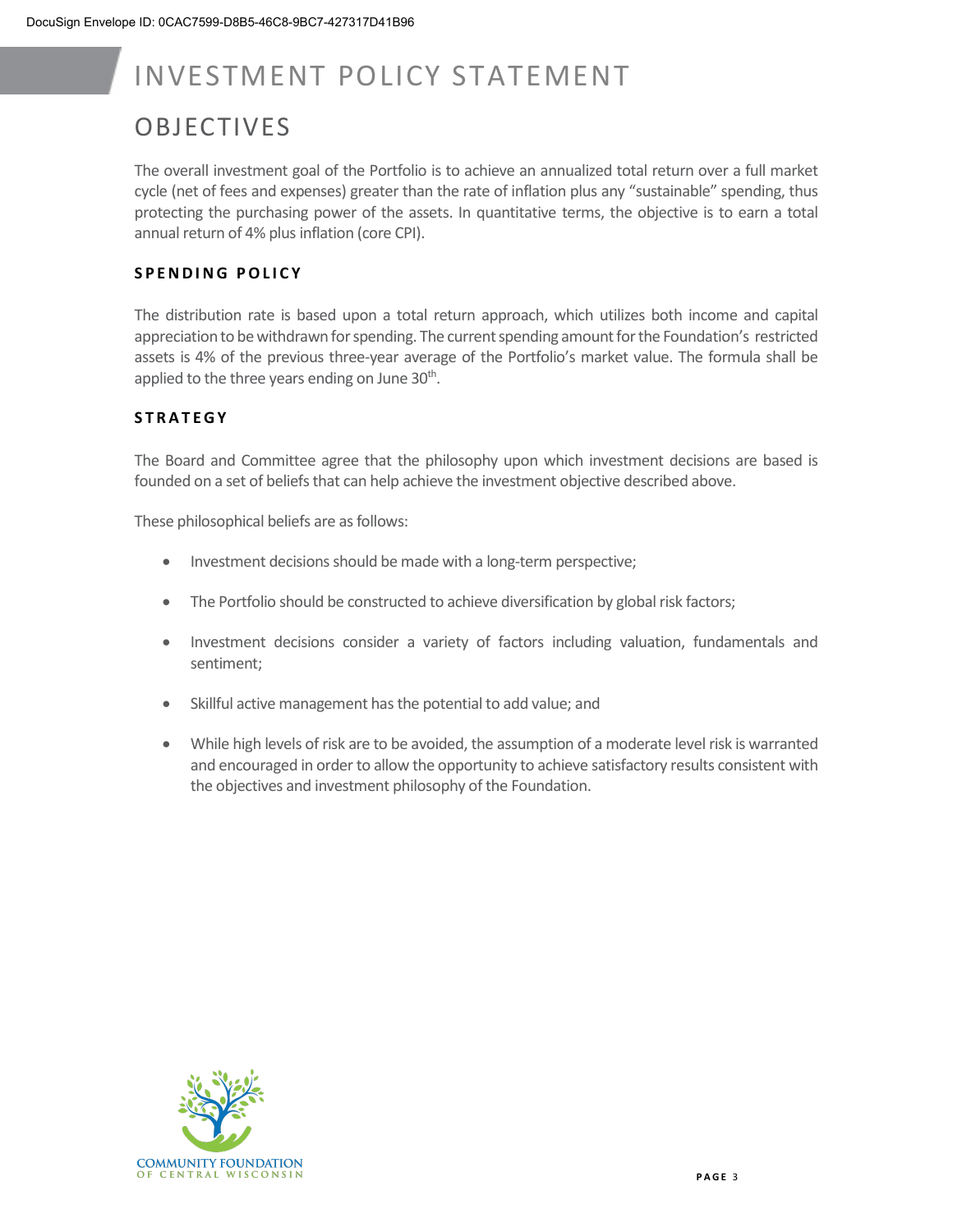#### **ASSET ALLOCATION**

Asset allocation will likely be the key determinant of the Portfolio's returns over the long-term. Therefore, diversification of investments across multiple markets that are not similarly affected by economic, political, or social developments is highly desirable. A globally diversified portfolio, with uncorrelated returns from various assets, should reduce the variability of returns across time. In determining the appropriate asset allocation, the inclusion or exclusion of asset categories shall be based on the impact to the total Portfolio, rather than judging asset categories on a stand-alone basis.

The target asset allocation seeks to provide an expected total return aligned with the primary objective of the Portfolio, while avoiding undue risk concentrations in any single asset class or category, thus reducing risk at the overall portfolio level.

Investments will generally fall into one of four asset categories. Each category serves a specific role within a portfolio. An allocation to all four categories can provide diversification to major market risk factors and provides a simple framework to review the exposures within the portfolio. The categories are as follows:

| <b>GLOBAL EQUITY</b>                        | Intended to be the primary source of long-term growth for the portfolio, as<br>equities historically have produced high real rates of return. While having<br>higher expected returns, they also have higher volatility. Includes both domestic<br>and international long-only equities.                                                                                                       |
|---------------------------------------------|------------------------------------------------------------------------------------------------------------------------------------------------------------------------------------------------------------------------------------------------------------------------------------------------------------------------------------------------------------------------------------------------|
| <b>GLOBAL FIXED</b><br><b>INCOME/CREDIT</b> | Intended to offset the volatility of equities, particularly during market downturns,<br>as well as provide deflation protection. These investments are comprised<br>primarily of fixed income (debt) securities and can be further categorized as<br>interest rate sensitive and credit sensitive.                                                                                             |
| <b>REAL ASSETS</b>                          | Intended to insulate the portfolio from inflation shocks and to provide a source of<br>non-correlated returns with other asset categories. Includes real estate<br>investment trusts (REITs), natural resources (e.g., Energy Master Limited<br>Partnerships), and commodities. In some cases, real assets may be subject to<br>liquidity risk.                                                |
| <b>DIVERSIFYING</b><br><b>STRATEGIES</b>    | Intended to provide diversification from systematic market risk, as the primary<br>determinant of returns is typically manager skill (alpha) rather than market return<br>(beta). Includes directional and non-directional strategies that seek low<br>correlations to the public equity and fixed income markets. In some cases,<br>diversifying strategies may be subject to liquidity risk. |

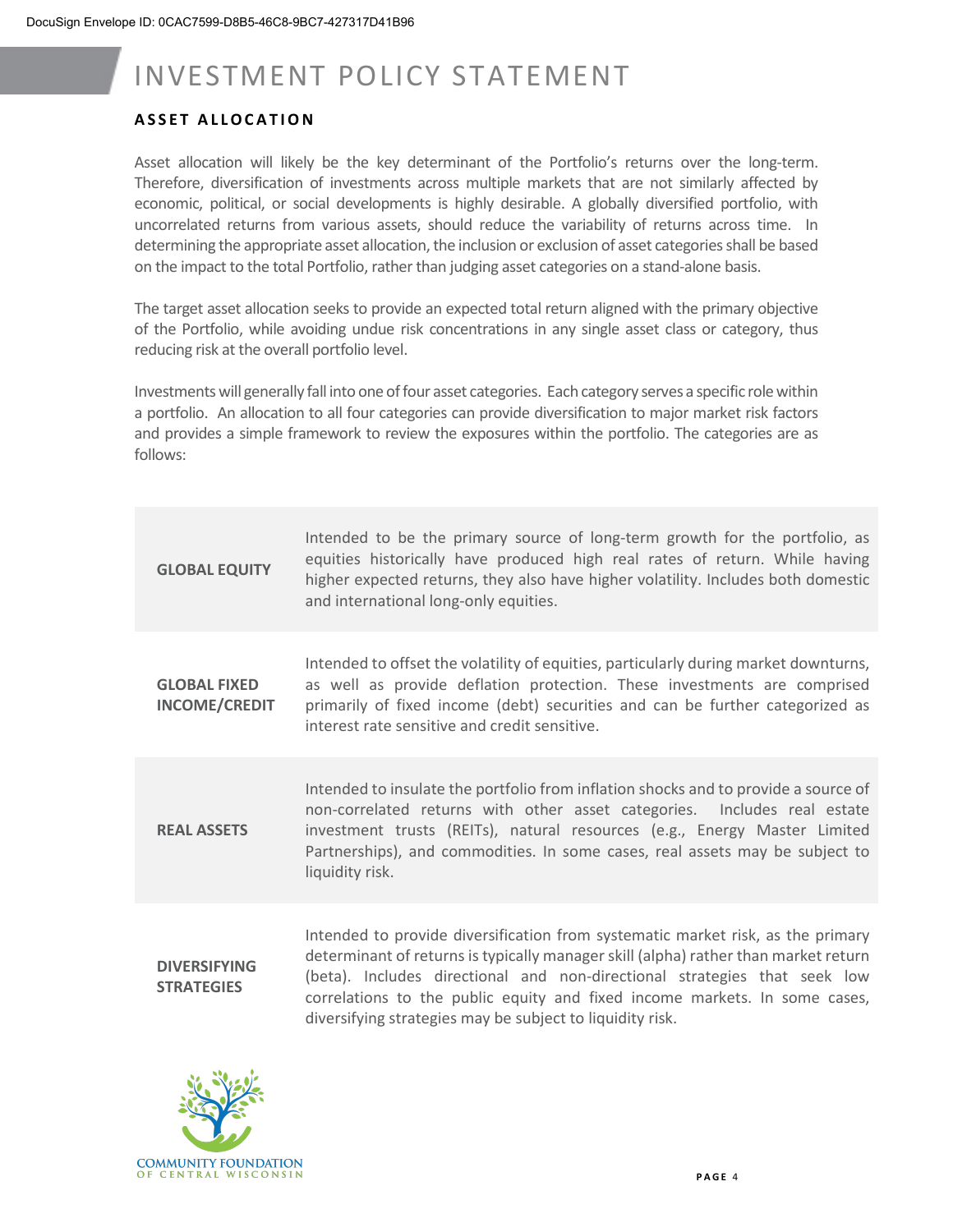To achieve the Portfolio's objectives, the asset allocation will be based on strategic targets and ranges, which differ by Fund.

#### **PHILANTHROPY AND KEYSTONE**

To provide returns in support of current and future granting, the Philanthropy and Keystone Funds will be managed with a moderately aggressive risk profile as follows:

| <b>ASSET CATEGORY</b>                            | MINIMUM | <b>TARGET</b> | MAXIMUM |
|--------------------------------------------------|---------|---------------|---------|
| <b>Global Equity</b>                             | 55%     | 65%           | 75%     |
| Domestic Equity                                  | 25%     | 35%           | 45%     |
| International Equity (includes Emerging Markets) | 20%     | 30%           | 40%     |
| Fixed Income                                     | 15%     | 25%           | 35%     |
| <b>Real Assets</b>                               | 0%      | 5%            | 10%     |
| <b>Diversifying Strategies</b>                   | 0%      | 5%            | 10%     |
| Cash and Cash Equivalents                        | 0%      | 0%            | 10%     |

#### **E S G**

The ESG pool, like the Philanthropy and Keystone Funds, will be managed with a moderately aggressive risk profile. However, since this portfolio does not invest in either Real Assets or Diversifying Strategies, the allocation is as follows:

60% Global Equity 40% Fixed Income

#### **PLATINUM HARVEST**

The Platinum Harvest pool represents appreciation harvest from the permanently restricted Arthur E. Heinz Charitable Fund for future grant making. To preserve principal for future granting years, the Platinum Harvest pool will be managed more conservatively as follows:

15% Global Equity 85% Fixed Income

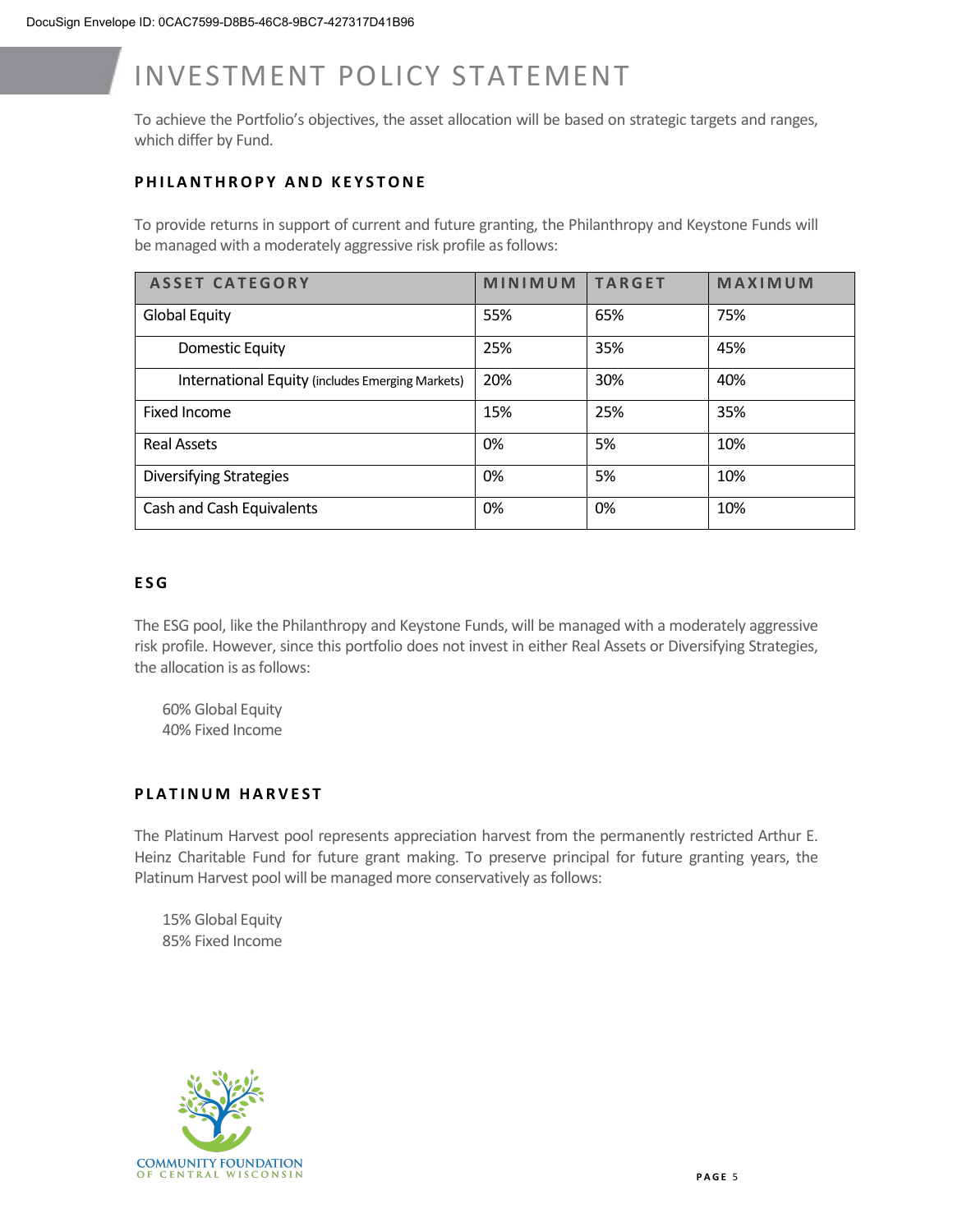#### **REBALANCING**

The Investment Advisor will actively manage the Portfolio on an ongoing basis but seek to remain within the minimum and maximum ranges at all times.

At its discretion, the Investment Advisor will rebalance the portfolio. Cash flows may also prompt the Investment Advisor to rebalance the portfolio within the strategic ranges.

Should any category move out of acceptable range due to market fluctuations, the Investment Advisor will use prudence in rebalancing the portfolio in a timely fashion.

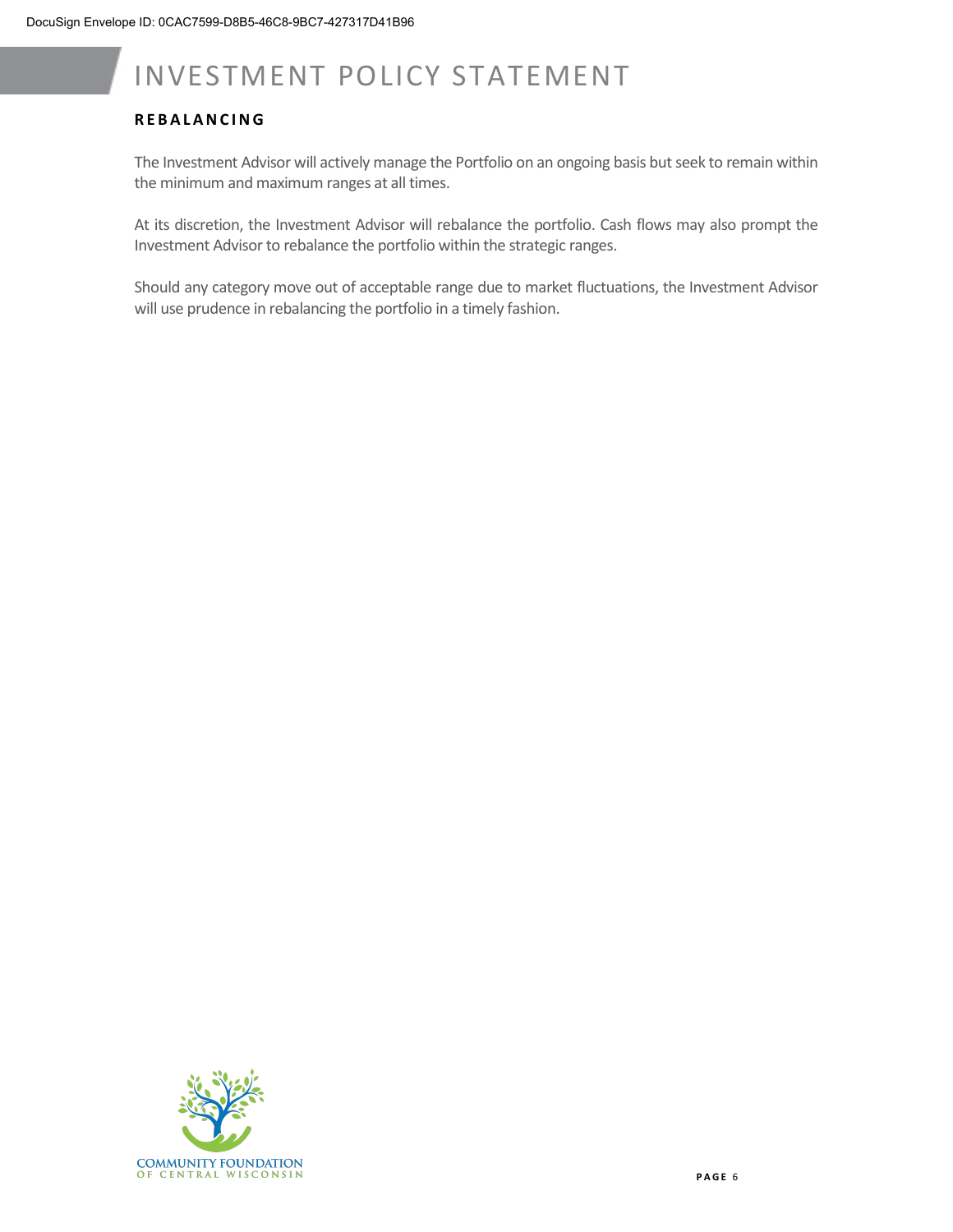#### **LIQUIDITY**

The Portfolio shall maintain the flexibility to invest in any liquid, semi-liquid, private, or illiquid investments as listed.

| <b>CLASSIFICATION</b> | <b>TARGET</b> | <b>RANGE(S)</b>                  | <b>LIQUIDATION</b><br>$TIME*$ |
|-----------------------|---------------|----------------------------------|-------------------------------|
| Liquid                | 100%          | At Least 100% of the Portfolio   | $\leq$ Monthly                |
| Semi-Liquid           | 0%            | No More Than 0% of the Portfolio | > Monthly to $\leq$ 3 Years   |
| Illiquid**            | 0%            | No More Than 0% of the Portfolio | > 3 Years                     |

\*Excludes any initial, lock-up period(s) and/or redemption gate(s).

\*\*For illiquid investments, market movements could cause the Portfolio to move outside the ranges, in which case, rebalancing will not be necessary, but future illiquid commitments may need to be adjusted.

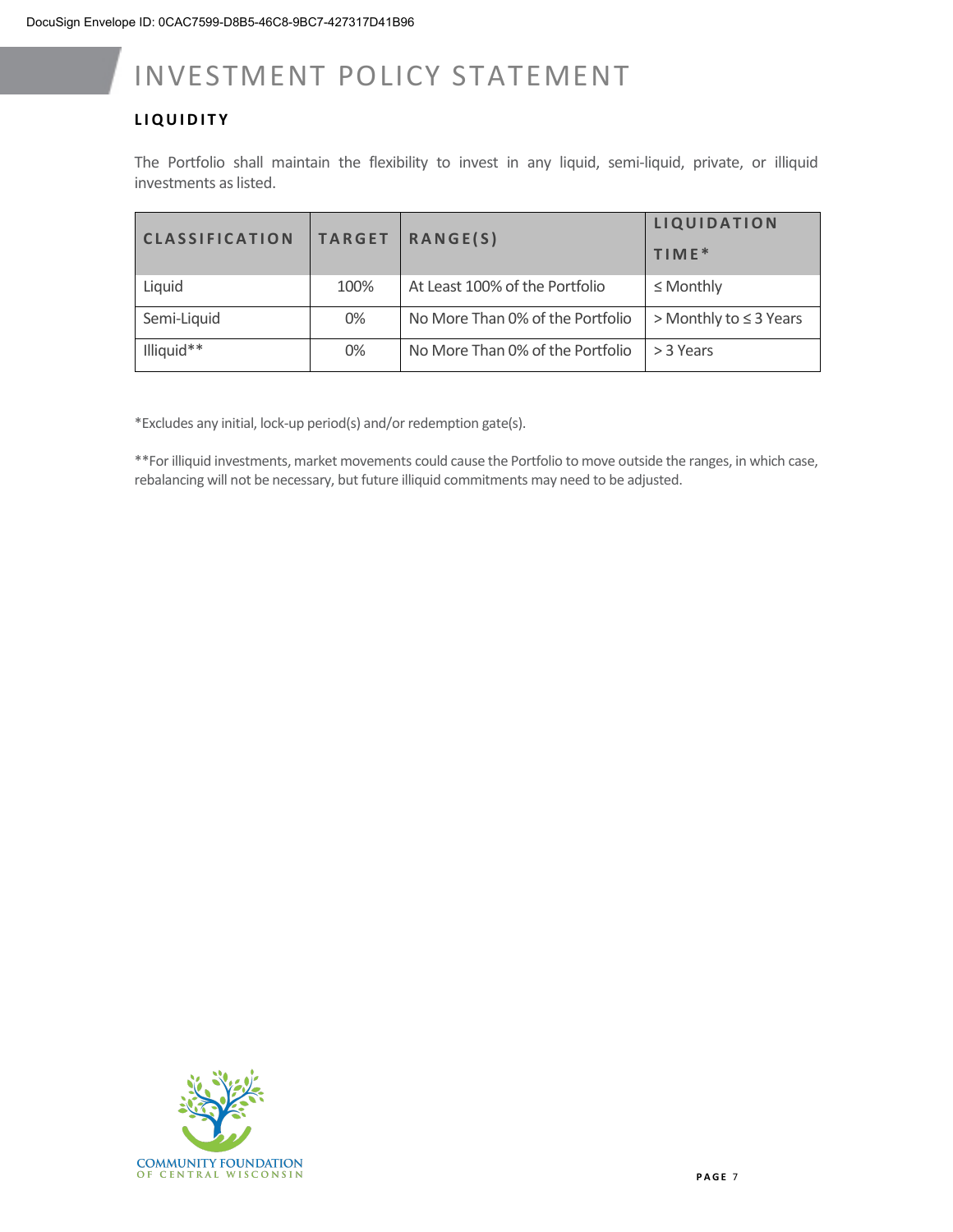### PERFORMANCE MEASUREMENT

#### **TIME HORIZON**

The Committee seeks to achieve the investment objectives over a full market cycle. The Committee does not expect that all investment objectives will be attained in each year and recognizes that over various time periods, the portfolio may produce significant over or under performance relative to the broad markets. For this reason, long-term investment returns will be measured net of fees over a full market cycle.

#### **BENCHMARK ING**

Performance for each Fund will be measured relative to a "Target Weighted Benchmark" comprised of each asset category benchmark (or appropriate substitute) weighted by its strategic target. The Investment Advisor, at its discretion, is responsible for updating the Target Weighted Benchmark to coincide with any changes to strategic targets. The Target Weighted Benchmarks for the Foundation are as follows:

#### **PHILANTHROPY AND KEYSTONE**

| WEIGHT | <b>INDEX</b> (OR APPROPRIATE SUBSTITUTE)  | <b>ASSET CATEGORIES</b>        |
|--------|-------------------------------------------|--------------------------------|
| 65.0%  | MSCI All-Country World Index (ACWI)       | <b>Global Equity</b>           |
| 25.0%  | Bloomberg Barclays Capital Aggregate Bond | Fixed Income / Credit          |
| 5.0%   | <b>S&amp;P Real Assets Equity</b>         | <b>Real Assets</b>             |
| 5.0%   | <b>HFRX Global Hedge Fund</b>             | <b>Diversifying Strategies</b> |

#### **ESG**

| <b>WEIGHT</b> | <b>INDEX</b> (OR APPROPRIATE SUBSTITUTE)  | <b>ASSET CATEGORIES</b> |
|---------------|-------------------------------------------|-------------------------|
| 60.0%         | MSCI All-Country World Index (ACWI)       | <b>Global Equity</b>    |
| 40.0%         | Bloomberg Barclays Capital Aggregate Bond | Fixed Income / Credit   |

#### **PLATINUM HARVEST**

| WEIGHT | <b>INDEX</b> (OR APPROPRIATE SUBSTITUTE)  | <b>ASSET CATEGORIES</b> |
|--------|-------------------------------------------|-------------------------|
| 15.0%  | MSCI All-Country World Index (ACWI)       | <b>Global Equity</b>    |
| 85.0%  | Bloomberg Barclays Capital Aggregate Bond | Fixed Income / Credit   |

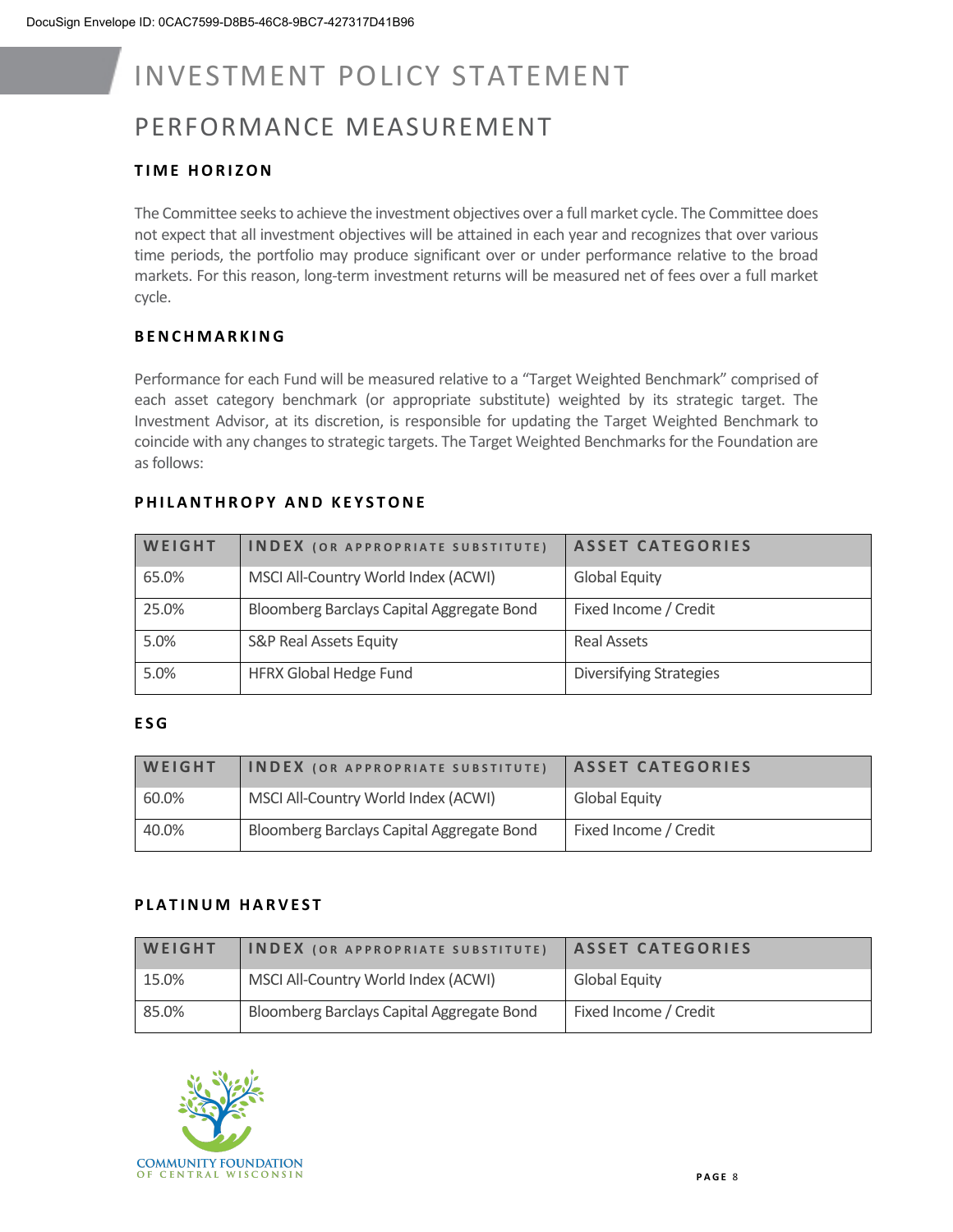#### **EVALUATION OF THE INVESTMENT ADVISOR**

In addition to the Portfolio performance results, the Investment Advisor will be reviewed on an ongoing basis based on overall service provided to the Board and the Foundation. Specifically, the Investment Advisor will be evaluated on the following criteria:

- 1. Responsiveness: answers questions, concerns, and requests quickly and in a timely manner while following through and completing required tasks;
- 2. Business Relationship: knowledge of the Foundation and the Portfolio; knows the people in the Foundation;
- 3. Professionalism: treats staff with dignity, interest, and respect; conveys strong desire and commitment to serving the Foundation;
- 4. Proactive: brings ideas and suggestions to the Executive Director and the Board;
- 5. Problem Resolution: able to resolve issues and problems in a quick and effective manner;
- 6. Technical Knowledge: understands financial issues and can clearly explain complex concepts; understands the Portfolio's specific goals and objectives; and
- 7. Portfolio Reports: reports are accurate and delivered in a timely manner; the report format is user friendly and easy to understand; reports contain relevant information that is useful in decision making.